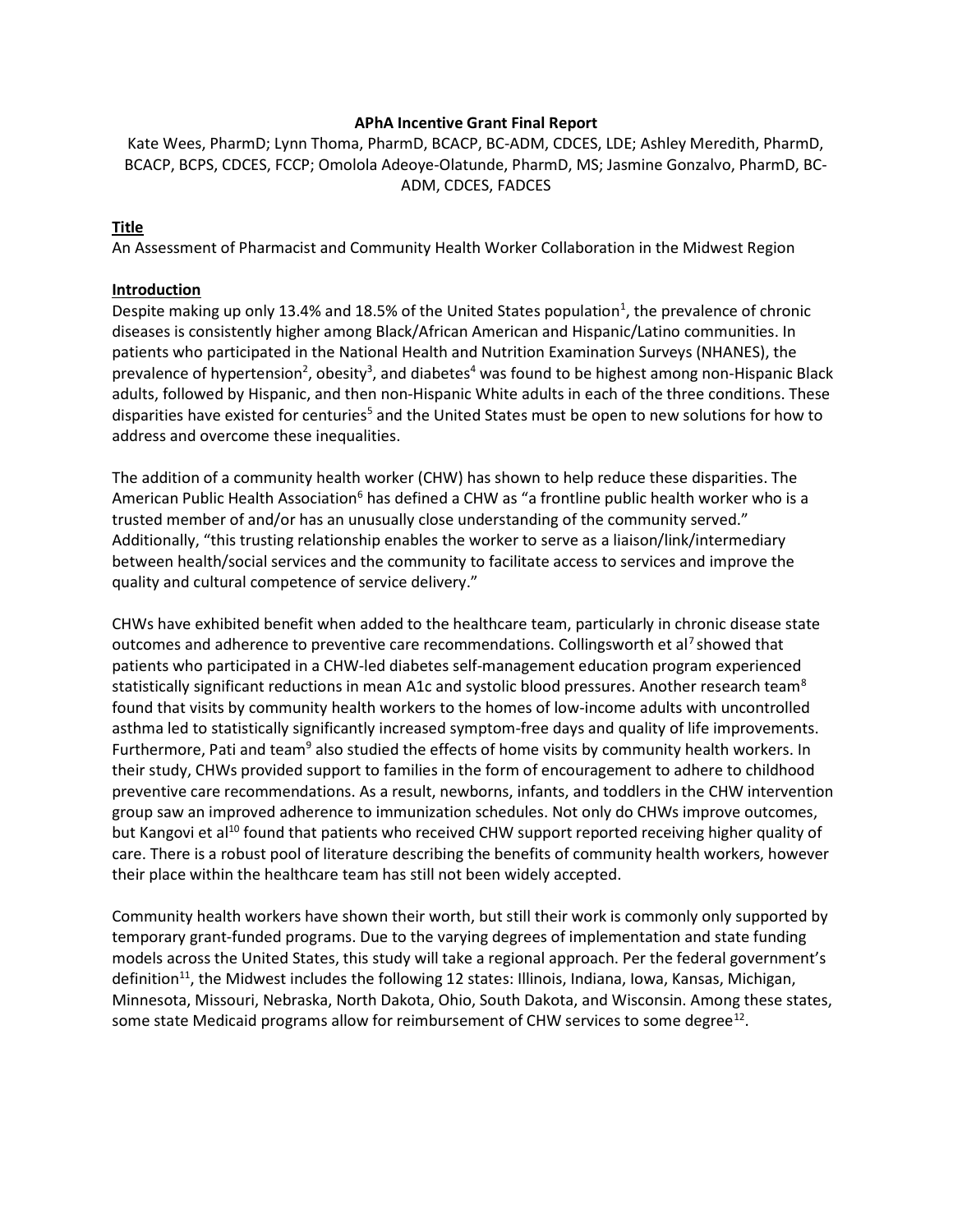Currently, Illinois, Indiana, Minnesota, and South Dakota's Medicaid programs reimburse CHWs for select services. In fact, Minnesota, one of the most progressive states in terms of community health worker support, has allowed CHWs to receive payment for certain services under Medicaid since 2009. In Wisconsin, Governor Evers' 2021-2023 Executive Budget proposes expanded Medicaid coverage of services provided by CHWs. On the other hand, Iowa, Kansas, Nebraska, and North Dakota's Medicaid programs do not reimburse for CHW-provided services. Additionally, each state has varying degrees of state-approved trainings and/or certification requirements of CHWs.

In order to provide long-term benefits to the healthcare system, they must be welcomed by other healthcare team members, supported by governmental leaders and employers, and their funding must be secured. With the increase of community health worker utilization and governmental support comes the inevitable question of how to incorporate them into the healthcare team. Both community health workers and pharmacists have shown that they are well-equipped to produce strong positive outcomes in chronic disease management, but pharmacists' perceptions of community health workers appears to be a relatively novel area of research within a rapidly growing field.

## Project Objective

The objective of this study is to assess pharmacist perceptions and experiences with community health workers, including perceived benefits and barriers.

#### Methods

## Study Population and Respondent Recruitment:

The study population consists of licensed pharmacists over the age of 18 years old and able to read English. Respondents were recruited via an email distributed to pharmacists via state pharmacy organizations in the following Midwestern states: Illinois, Indiana, Iowa, Kansas, Minnesota, Nebraska, North Dakota, South Dakota, and Wisconsin. The total pharmacist membership of these nine organizations is 10,350. As an incentive for participation, 1,000 respondents will be chosen at random to win a \$15 Amazon gift card.

#### Survey Development and Study Design

The "Core Principles and Values of Effective Team-Based Health Care" was utilized to develop the survey tool. Mitchell et al<sup>13</sup> defines the following five core principles underlying the most effective health care teams: shared goals, clear roles, mutual trust, effective communication, and measurable processes and outcomes.

A 41-item, anonymous, electronic survey was developed utilizing branch, display, and skip logic. Question types included a mixture of 5-point Likert-scale, multiple choice, select-all-that-apply, dichotomous, and free text responses. The survey was pilot-tested for content and length. The webbased survey was inputted into Qualtrics™ Survey Software and was distributed to pharmacists via state pharmacy organizations throughout the Midwest. It will be open for six weeks, with reminder emails being sent out during weeks 3 and 5.

The survey will assess previous or current experiences with a community health worker. Utilizing branch logic, if the pharmacist has had experience working with a community health worker, questions will follow assessing their level of interest in continuing to work with a community health worker as well as assessing their perceptions of their experience. If respondents have not had direct experience with a community health worker, they will be directed to questions assessing their level of interest in working with a community health worker as well as their perceptions of a community health worker. To avoid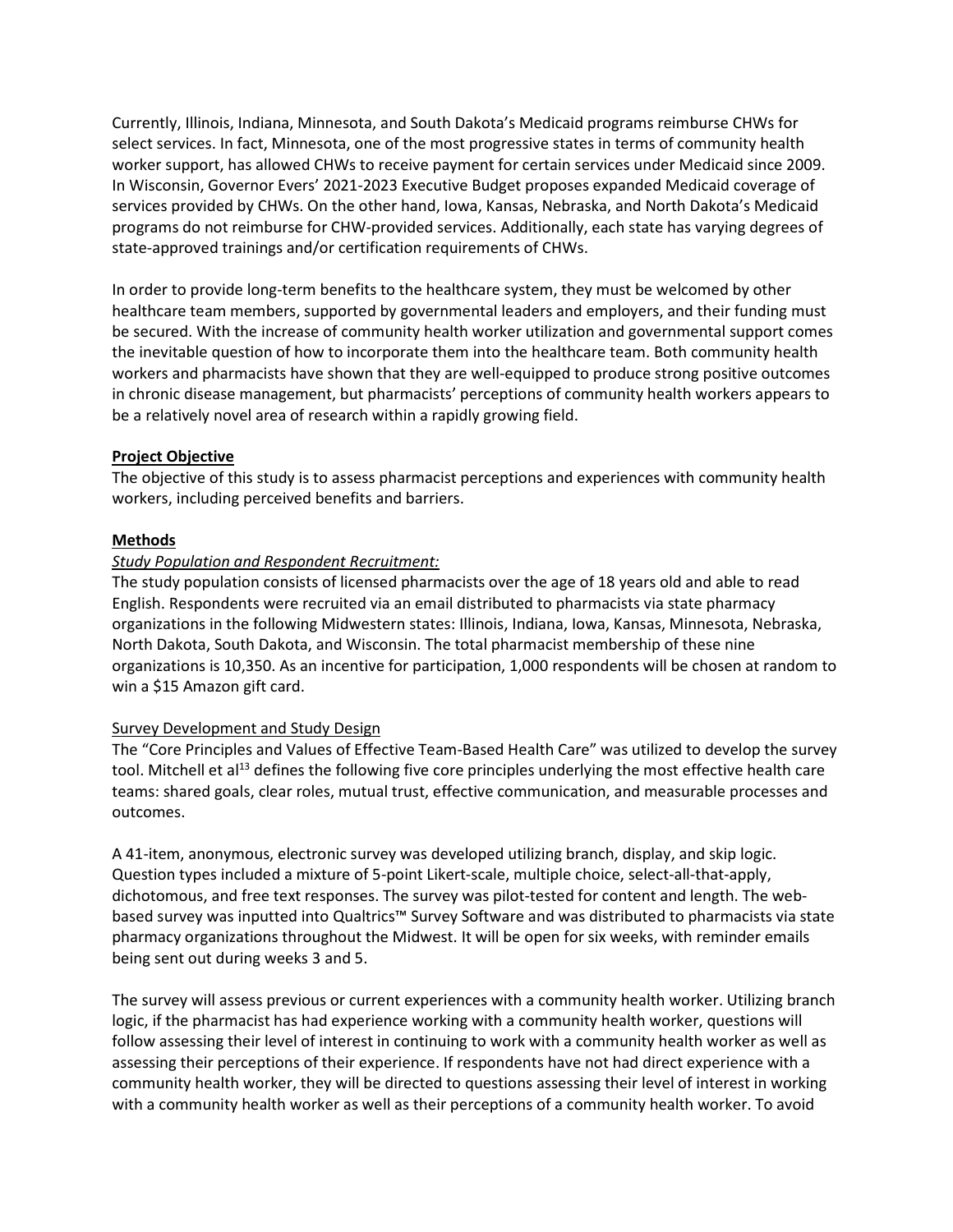the risk of participants completing only the demographics section, these questions were asked last. The demographics section includes questions asking about the state or states the participant is licensed and actively practicing, racial and ethnic background, years in practice, and patient populations served.

## Data Analysis:

The objective of this study is to assess pharmacist perceptions and experiences with community health workers. Data will be analyzed using IBM SPSS Statistics version 26 (IBM, Aemonk, NY). Chi Squared and Mantel-Haenszel Chi Squared tests as well as Spearman and Pearson correlations will be used to evaluate relationships between experiences with community health workers and states, practice settings, patient populations served, and perceptions. Descriptive statistics will be used to assess demographics and results within the "Five Core Principles" framework. A biostatistician from Indiana University will be utilized to analyze results of the survey.

## Preliminary Results (Data Collection Still Ongoing)

The survey was distributed to pharmacists via state pharmacy organizations in the following Midwestern states: Illinois, Indiana, Iowa, Kansas, Minnesota, Nebraska, North Dakota, South Dakota, and Wisconsin. The total pharmacist membership of these nine organizations is 10,350. Due to the survey being distributed via email, it is unknown how many emails were returned to the sender or failed to send. The survey received 147 responses and 118 met eligibility criteria. Of the 118 eligible respondents, the survey was completed in its entirety by 92 respondents.

Out of the twelve midwestern states, no responses have been received to date from pharmacists licensed and actively practicing in Kansas, North Dakota, or South Dakota. The majority of respondents are licensed and actively practicing in Illinois, Wisconsin, and Nebraska (51, 19, and 10 responses, respectively). The mean average age was 43, and most respondents were female (76%), identified with the European/non-Hispanic white race (75%), and held a PharmD degree (73%). Full demographic results can be found in Table 1.

Of the 92 eligible respondents who completed the survey in full, 29 respondents reported working collaboratively with a CHW and 63 reported a lack of experience. The majority of reported CHW collaboration occurs in the following settings: community setting – retail/grocery chain/mass merchandizer pharmacy and hospital or health system – outpatient setting (both received 6 responses). This is following closely by the following practice settings: Federally Qualified Health Center and/or Community Health Center (CHC) and hospital or health system – inpatient setting (both received 5 responses).

Respondents with experience working with a CHW reported working with a mean number of 4.16 CHWs, ranging from 1 CHW to 15. Twelve respondents reported having less than one year's experience with a CHW and of the remaining respondents, the mean number of years worked with a CHW was 3 years. When respondents with experience working with a CHW were asked for their level of interest in continuing to work with a CHW, 12 were strongly interested, 14 were interested and 3 were neither interested nor disinterested. No respondents with experience with a CHW reported a lack of interest or a strong lack of interest in continuing to work with a CHW. Conversely, when respondents without experience working with a CHW were asked for their level of interest in working with a CHW, 7 were strongly interested, 28 were interested, 24 were neither interested nor disinterested, 2 were disinterested, and 2 were strongly disinterested.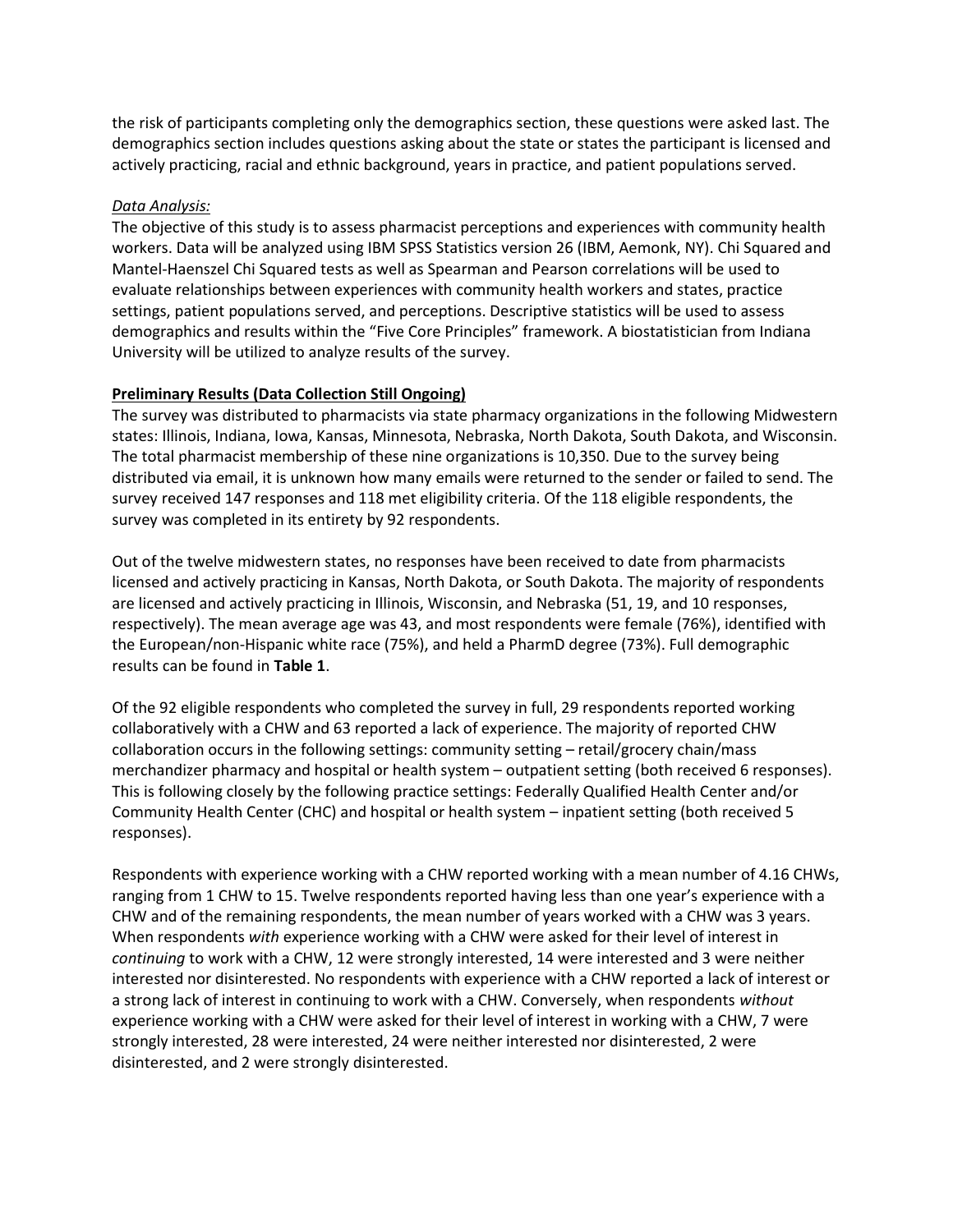## Discussion and Conclusions:

Results will be further analyzed, and conclusions will be extrapolated at the conclusion of data collection.

# References

- 1. Quick Facts. United States Census Bureau. https://www.census.gov/quickfacts/fact/table/US/PST045219. Accessed August 29, 2020.
- 2. Hypertension Prevalence Among Adults Aged 18 and Over: United States, 2017-2018. Centers for Disease Control and Prevention. https://www.cdc.gov/nchs/products/databriefs/db364.htm. Published April 2020. Accessed August 29, 2020.
- 3. Prevalence of Obesity and Severe Obesity Among Adults: United States, 2017-2018. Centers for Disease Control and Prevention. https://www.cdc.gov/nchs/products/databriefs/db360.htm. Published February 2020. Accessed August 29, 2020.
- 4. Prevalence of Total, Diagnosed, and Undiagnosed Diabetes Among Adults: United States, 2013- 2016. Centers for Disease Control and Prevention. https://www.cdc.gov/nchs/products/databriefs/db319.htm. Published September 2018. Accessed August 29, 2020.
- 5. Gibbons MC. A historical overview of health disparities and the potential of eHealth solutions. J Med Internet Res. 005;7(5):e50. doi: 10.2196/jmir.7.5.e50.
- 6. Community Health Workers. American Public Health Association. https://www.apha.org/aphacommunities/member-sections/community-health-workers. Accessed August 30, 2020.
- 7. Collinsworth AW, Vulimiri M, Schmidt K, Snead CA. Effectiveness of a community health worker-led diabetes self-management education program and implications for CHW involvement in care coordination strategies. Diabetes Educ. 2013;39(6):792-9. doi: 10.11770145721713504470.
- 8. Krieger J, Song L, Philby M. Community health worker home visits for adults with uncontrolled asthma. JAMA Intern Med. 2015;175(1):109-117. doi: 10.1001/jamainternmed.2014.6353.
- 9. Pati S, Ladowski KL, Wong AT, Huang J, Yang J. An enriched medical home intervention using community health workers improves adherence to immunization schedules. Vaccine. 2015;33(46):6257-63. doi: 10.1016/j.vaccine.2015.09.070.
- 10. Kangovi S, Mitra N, Norton L. Effect of community health worker support on clinical outcomes of low-income patients across primary care facilities: a randomized controlled trial. JAMA Intern Med. 2018;178(12):1635-43. doi: 10.1001/jamainternmed.2018.4630.
- 11. Census regions and divisions of the United States. U.S. Department of Commerce Economics and Statistics Administration. https://www2.census.gov/geo/pdfs/mapsdata/maps/reference/us\_regdiv.pdf. Accessed August 30, 2020.
- 12. State Community Health Worker Models. National Academy for State Health Policy. https://www.nashp.org/state-community-health-worker-models/. Accessed September 4, 2020.
- 13. Mitchell P, Wynia M, Golden R, et al. Core principles and values of effective team-based health care. Institute of Medicine. https://nam.edu/wp-content/uploads/2015/06/VSRT-Team-Based-Care-Principles-Values.pdf. Published October 2012. Accessed September 5, 2020.